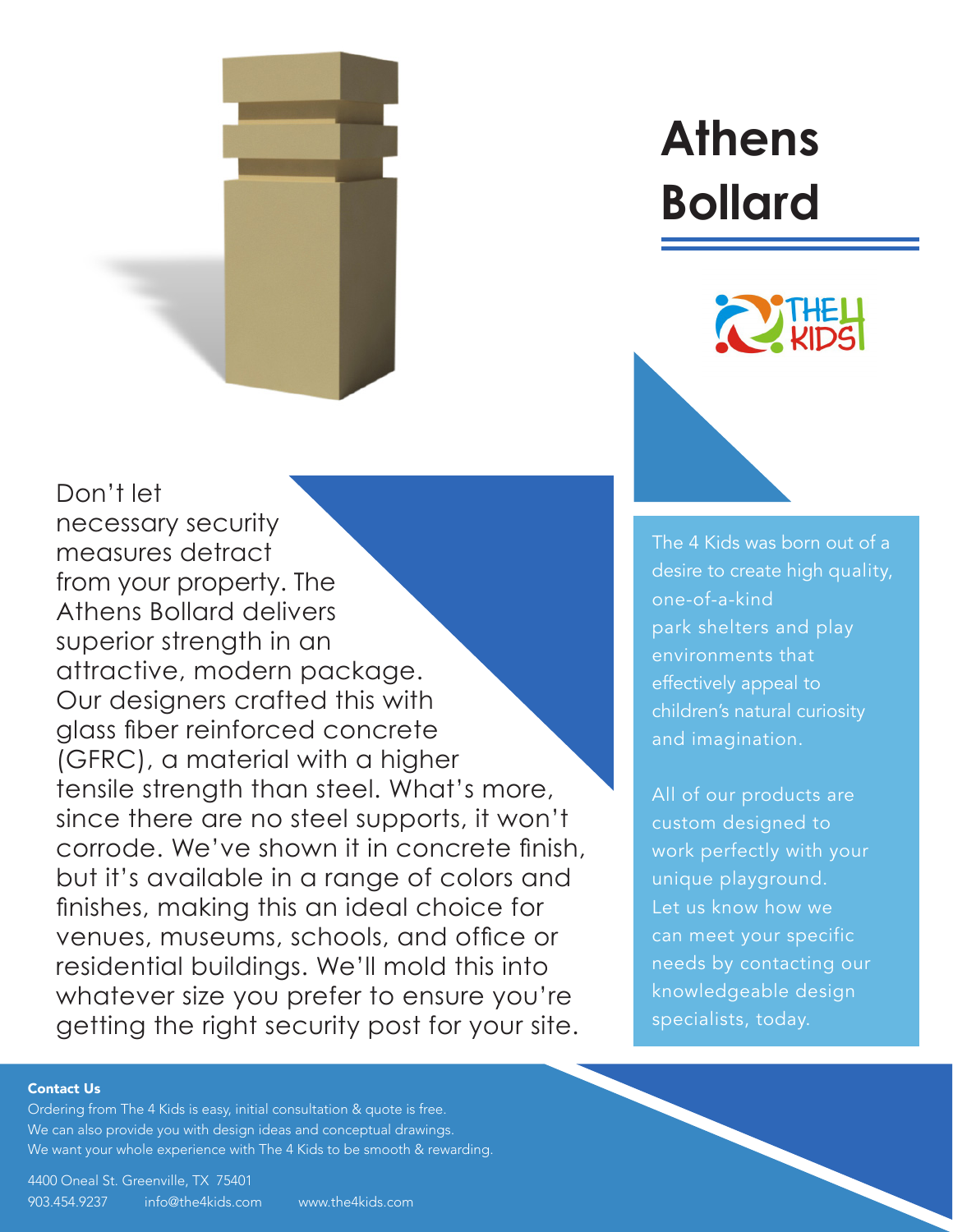### Why Use Us?

## **Key Features**

- Color matching for restoration available
- Part of our large collection of bollards, including illuminated bollards
- Site amenity experts on hand to guide you
- Free, no-obligation quote

## **Specifications**

**Age Range:**  N/A

**Dimensions:**  N/A

**Play Area:**  N/A

**Mounting Options:**  See Typical [Installation Details](https://www.the4kids.com/documents.html)





#### [Contact Us](https://www.the4kids.com/contact-us.html)

Ordering from [The 4 Kids](https://www.the4kids.com) is easy, initial consultation & quote is free. We can also provide you with design ideas and conceptual drawings. We want your whole experience with [The 4 Kids](https://www.the4kids.com) to be smooth & rewarding.

> [4400 Oneal St. Greenville, TX 75401](https://www.the4kids.com/contact-us.html) [903.454.9237](https://www.the4kids.com/contact-us.html) [info@the4kids.com](mailto:info%40the4kids.com?subject=) [www.the4kids.com](https://www.the4kids.com)

> > [© 2014 The 4 Kids Inc. All rights reserved.](https://www.the4kids.com)